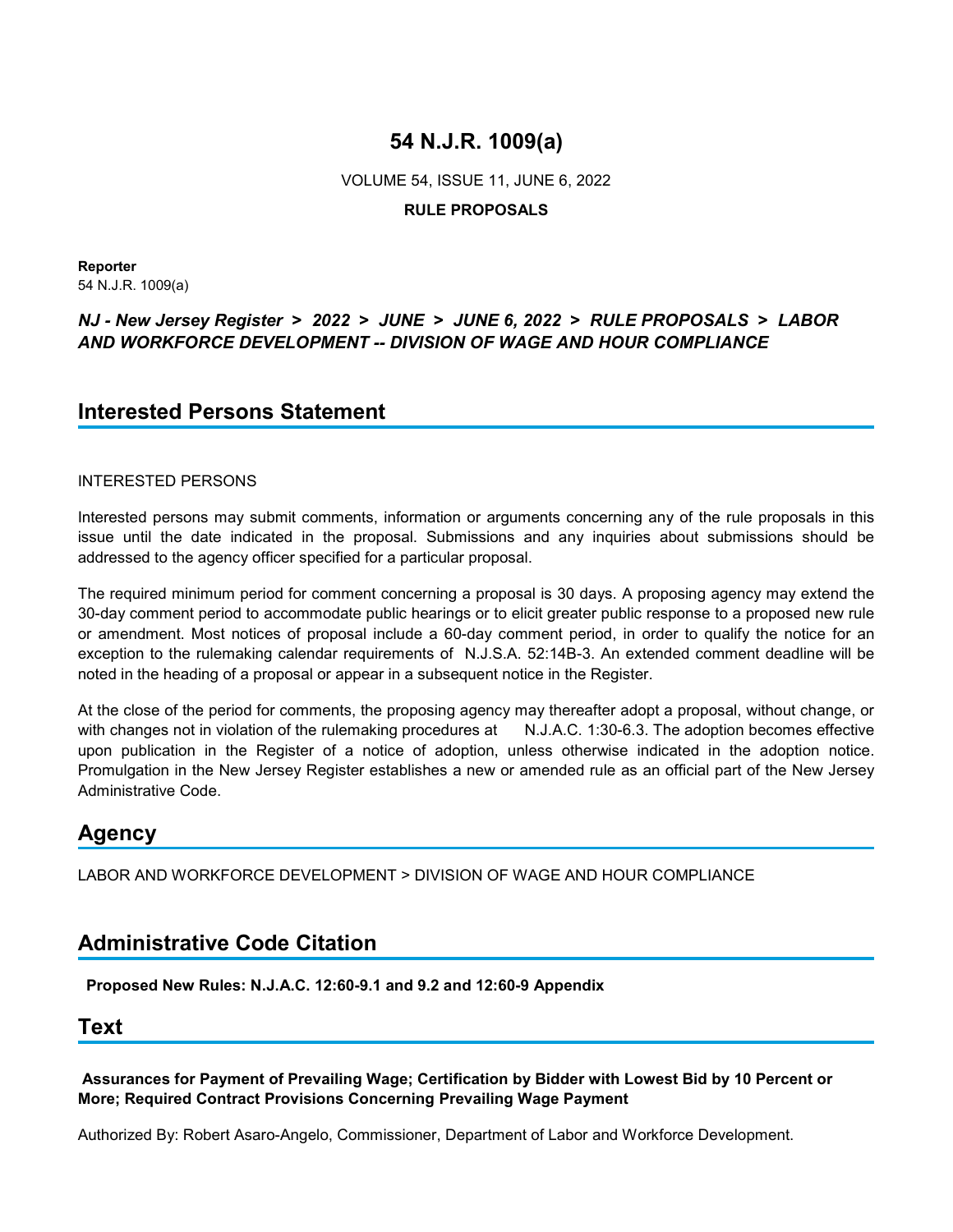[page=1010] Authority: N.J.S.A. 34:11-56.43, 34:11-56.27a.b, and 34:11-56.27.b.

Calendar Reference: See Summary below for explanation of exception to the calendar requirement.

Proposal Number: PRN 2022-078.

Submit written comments by August 5, 2022, to:

David Fish, Executive Director Legal and Regulatory Services NJ Department of Labor and Workforce Development PO Box 110-13th Floor Trenton, New Jersey 08625-0110

david.fish@dol.nj.gov

The agency proposal follows:

#### **Summary**

The New Jersey Department of Labor and Workforce Development ("Department" or "NJDOL") is proposing new rules at N.J.A.C. 12:60-9.1 and 9.2 and N.J.A.C. 12:60-9 Appendix, in order to implement P.L. 2021, c. 301, which requires that when a public body engages in competitive bidding for public work subject to the provisions at N.J.S.A. 34:11-56.25 et seq., the New Jersey Prevailing Wage Act (PWA), the person who makes the lowest bid for the contract by at least 10 percent under the amount of the next lowest bid shall, prior to award of the contract, certify to the public body on a form prescribed by the Commissioner of the Department (Commissioner) that the prevailing wage rates required by the PWA shall be paid in performing the work under the contract. P.L. 2021, c. 301, also states that if the bidder does not provide the certification on the form prescribed by the Commissioner prior to the award of the contract, the public body shall award the contract to the next lowest responsible and responsive bidder.

In addition, P.L. 2021, c. 301, requires that each public works contract must contain a stipulation in a form prescribed by the Commissioner that those performing work under the contract shall be paid not less than the prevailing wage rate, and that where a contractor or subcontractor fails to pay the prevailing wage rate, the public body, the lessee to whom the public body is leasing a property or premises or the lessor from whom the public body is leasing or will be leasing a property or premises, may terminate the contractor's or subcontractor's right to proceed with the work, or such part of the work as to which there has been a failure to pay the required prevailing wage rate.

The new law also states that the contractor and his or her sureties shall be liable to the public body, any lessee to whom the public body is leasing a property or premises or to any lessor from whom the public body is leasing or will be leasing a property or premises, for any excess costs occasioned by the termination of the contractor's or subcontractor's right to proceed with the work, or such part of the work as to which there has been a failure to pay required wages.

Proposed new N.J.A.C. 12:60-9.1 would describe the certification requirement at P.L. 2021, c. 301, for the person whose bid is at least 10 percent lower than the next lowest bid and would require that the certification used by that low bidder must be in the form contained at N.J.A.C. 12:60 Appendix.

Proposed new N.J.A.C. 12:60-9.2 would provide verbatim the stipulation that must be contained within each public works contract indicating that those performing work under the contract must be paid not less than the prevailing wage rate.

Proposed new N.J.A.C. 12:60-9 Appendix would contain the form of certification to be used by contractors at proposed new N.J.A.C. 12:60-9.1.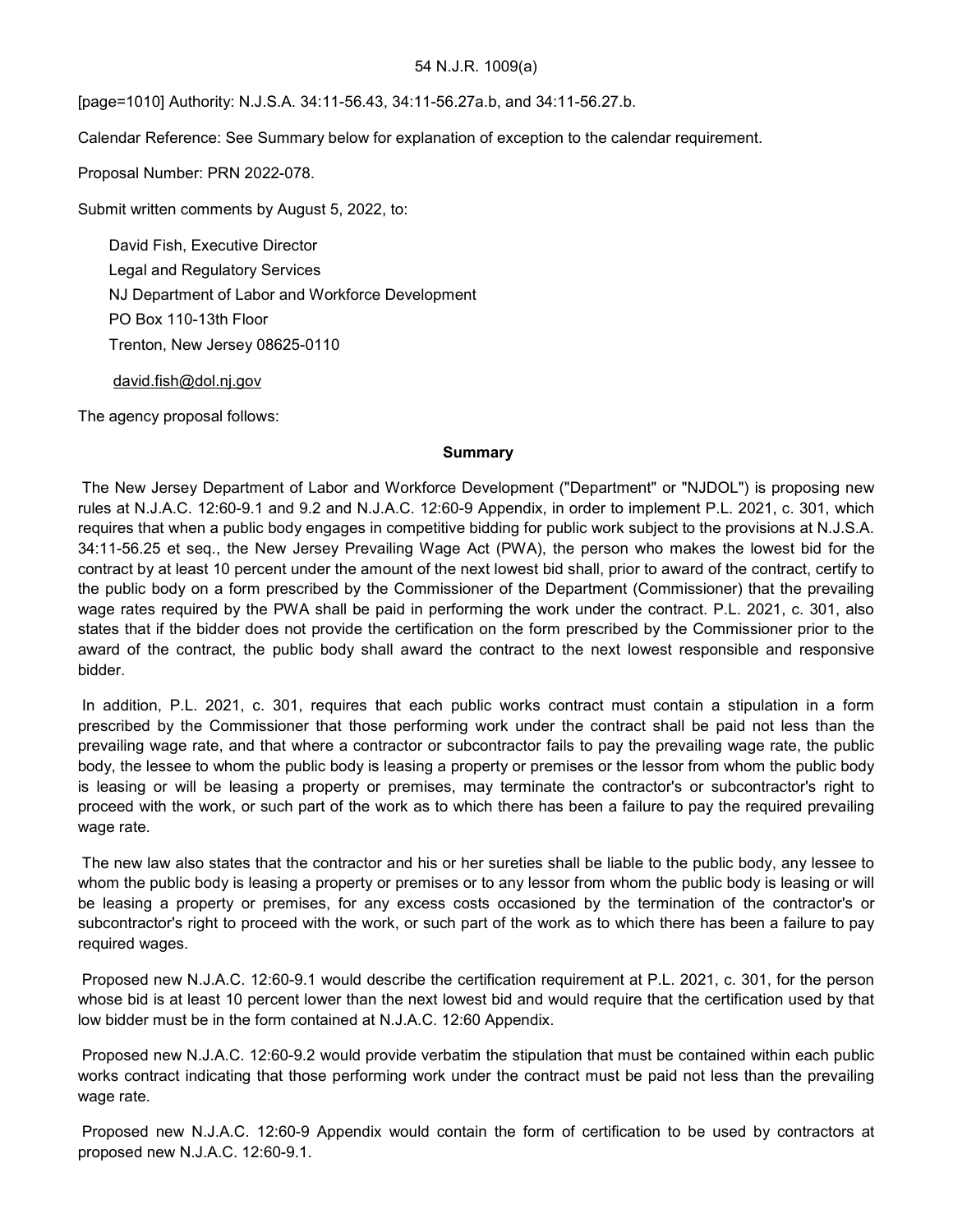As the Department has provided a 60-day comment period for this notice of proposal, this notice is excepted from the rulemaking calendar requirements, pursuant to N.J.A.C. 1:30-3.3(a)5.

### **Social Impact**

It is the Department's belief that the proposed new rules would have a positive social impact in that they would reduce the number of instances of prevailing wage violations, thereby increasing the well-being of workers on public works projects who are paid properly for all hours worked. The proposed new rules would also improve the fairness of the bidding process for public work; which is to say, the proposed new rules should reduce or eliminate the practice by unscrupulous contractors of underbidding competitors by submitting bids that are premised upon an intentional under-estimation of labor costs for the project at a rate less than the required prevailing wage rate.

### **Economic Impact**

It is the Department's belief that the proposed new rules would have a positive economic impact in that they would, as stated in the Social Impact above, instill compliance with the PWA as employers are unlikely to ignore the language of the certification and the contract that clearly state that the prevailing wage rate must be paid. This would inure to the benefit of both workers and law-abiding public works contractors, each of whom is harmed economically when workers on public works projects are paid less than the required prevailing wage rate.

An economic benefit to employers is also conferred by the fact that the certification form and required contract language have been provided at no cost to contractors at new N.J.A.C. 12:60-9 Appendix.

## **Federal Standards Statement**

The proposed new rules do not exceed standards or requirements imposed by Federal law. Specifically, the proposed new rules are governed entirely by State law and no Federal laws apply. Consequently, no Federal standards analysis is required.

#### **Jobs Impact**

The proposed new rules would have no impact on either the generation or loss of jobs.

## **Agriculture Industry Impact**

The proposed new rules would have no impact on the agriculture industry.

#### **Regulatory Flexibility Analysis**

The proposed new rules would impose no reporting, recordkeeping, or compliance requirements on small businesses, as that term is defined by the Regulatory Flexibility Act, N.J.S.A. 52:14B-16 et seq., other than the compliance requirements resulting from P.L. 2021, c. 301; which is to say, each of the proposed new rules is dictated by a corresponding amendment to the PWA, stemming from P.L. 2021, c. 301. Proposed new N.J.A.C. 12:60-9 and N.J.A.C. 12:60-9 Appendix are dictated by the lowest bidder certification and standard contract provisions that are required at P.L. 2021, c. 301. The Department has no discretion to deviate from the statute. Employers should not require outside professional services to comply with the proposed new rules. In fact, the Department having provided both the form of certification and contractual language to be used in compliance with P.L. 2021, c. 301, should save employers the use of outside professional services that might otherwise be necessary.

## **Housing Affordability Impact Analysis**

It is not anticipated that the proposed new rules would evoke a change in the average costs associated with housing or on the affordability of housing in the State. The basis for this finding is that the proposed new rules pertain to enforcement of the PWA and have nothing to do with housing.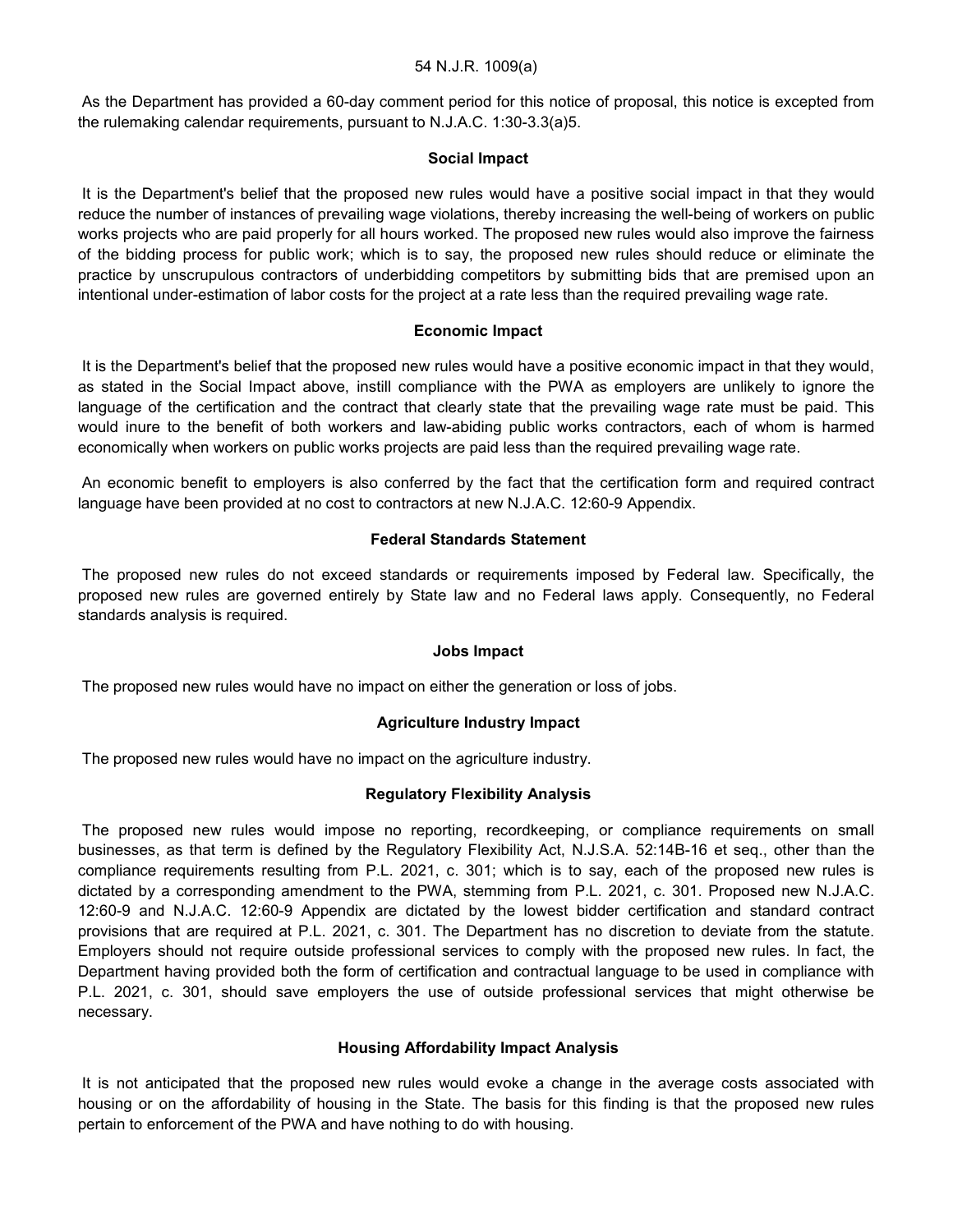### **Smart Growth Development Impact Analysis**

It is not anticipated that the proposed new rules would evoke a change in the housing production within Planning Areas 1 and 2, or within designated centers, under the State Development and Redevelopment Plan. The basis for this finding is that the proposed new rules do not pertain to housing production, either within Planning Areas 1 or 2, within designated centers, or anywhere in the State of New Jersey.

### **Racial and Ethnic Community Criminal Justice and Public Safety Impact**

The Commissioner has evaluated this rulemaking and determined that it would not have an impact on pretrial detention, sentencing, probation, or parole policies concerning adults and juveniles in the State. Accordingly, no further analysis is required.

**Full text** of the proposed new rules follows:

[page=1011]

## CHAPTER 60

### PREVAILING WAGES FOR PUBLIC WORKS

### SUBCHAPTER 9. ASSURANCES FOR PAYMENT OF PREVAILING WAGE

12:60-9.1 Certification by bidder with lowest bid by 10 percent or more

(a) When a public body engages in competitive bidding for public work subject to the provisions of the New Jersey Prevailing Wage Act (PWA), the person who makes the lowest bid for the contract by 10 percent or more under the amount of the next lowest bid shall prior to award of the contract certify to the public body on the form found at N.J.A.C. 12:60 Appendix that the prevailing wage rates required by the PWA shall be paid in performing the work under the contract.

(b) If the bidder does not provide the certification required pursuant to (a) above prior to the award of the contract, the public body shall award the contract to the next lowest responsible and responsive bidder.

12:60-9.2 Required contract provisions concerning payment of prevailing wage

(a) Every contract for the performance of public work shall contain the following contract provisions:

1. "Attached hereto and incorporated herein is(are) the Department of Labor and Workforce Development prevailing wage determination(s) for the locality and craft(s) that will be employed in the performance of work under this contract. It is hereby stipulated that each individual who performs work under this contract shall be paid not less than the prevailing wage rate to which that worker is entitled under the New Jersey Prevailing Wage Act, as reflected in the appropriate Department of Labor and Workforce Development prevailing wage determination"; and

2. "In the event it is found that any worker employed by the contractor or any subcontractor covered by this contract has been paid a rate of wages less than the prevailing wage rate required to be paid by this contract, the public body, the lessee to whom the public body is leasing a property or premises or the lessor from whom the public body is leasing or will be leasing a property or premises may terminate the contractor's or subcontractor's right to proceed with the work, or such part of the work as to which there has been a failure to pay required wages, and to prosecute the work to completion or otherwise. The contractor and his sureties shall be liable to the public body, any lessee to whom the public body is leasing a property or premises, or to any lessor from whom the public body is leasing or will be leasing a property or premises for any excess costs occasioned by the termination of the contractor's or subcontractor's right to proceed with the work, or such part of the work as to which there has been a failure to pay required wages."

#### APPENDIX